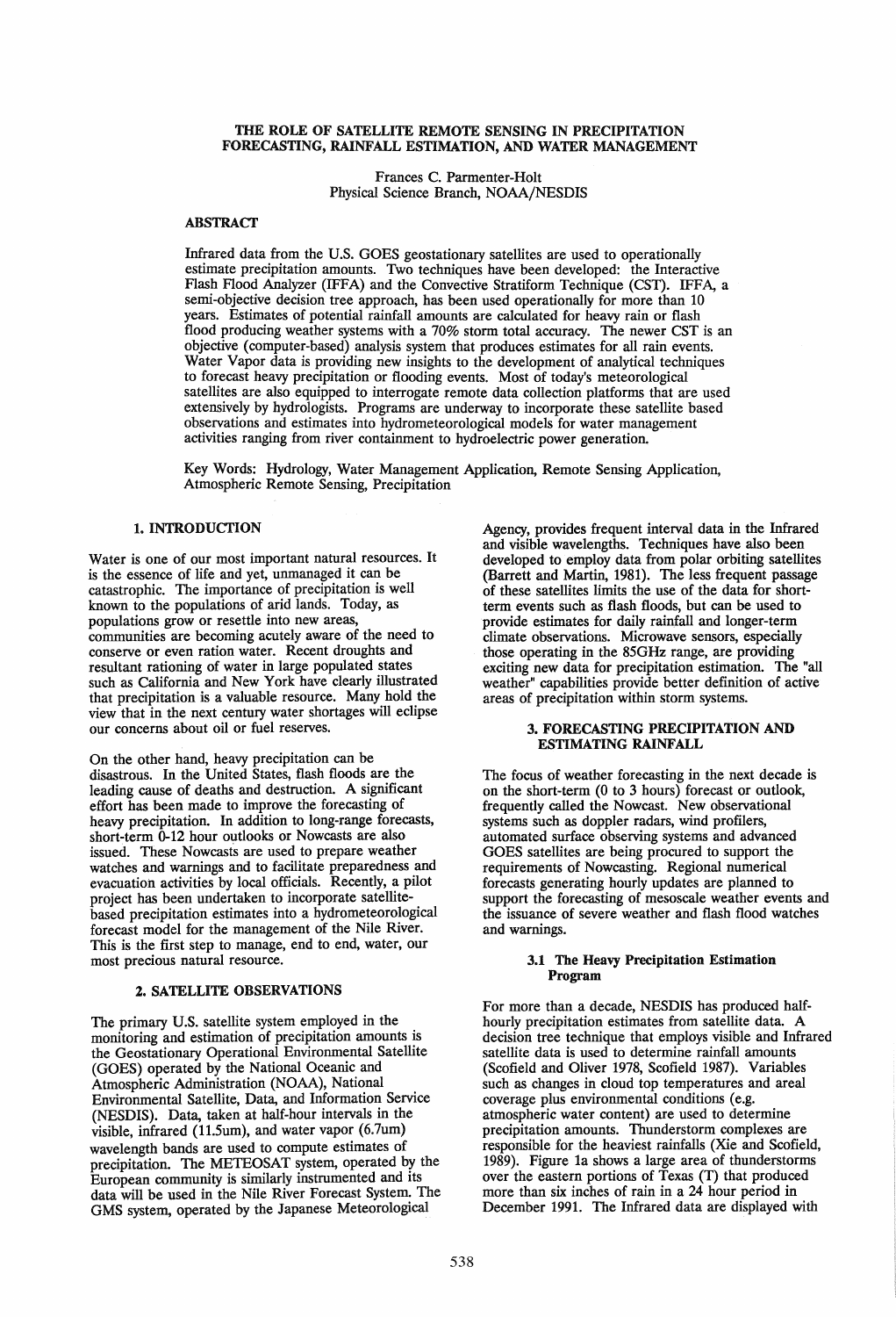



TEXAS ģ MAX  $6.5"$ MAX 6.8"  $\ddot{\mathbf{c}}$  . d



darkest gray shades depicting warm radiating surfaces, such as the ocean, and lighter tones representing cooler land and cloud features. An enhancement curve has also been applied to delineate cloud tops that are colder than - SOC; these appear dark gray in Figure la. Subsequent changes in the cold cloud top temperatures and areal coverage of these temperatures are the basis for the estimates produced by the Interactive Flash Flood Analyzer (IFFA) program (Scofield, 1987, Borneman, 1988). The satellite derived precipitation estimates for this event can be seen in Figure lc and the observed rainfall amounts are shown in Figure Id.

IFFA estimates are typically computed for storm systems with the potential to produce heavy rains or flash floods. These are then forwarded to field forecast offices of the National Weather Service where local forecasters issue watches and warnings to emergency management officials and the public.

Water vapor imagery, a fairly recent data set, has been identified as an important tool in the outlook for potential heavy precipitation events. Long water vapor plumes such as the one stretching from Hawaii northward to the coast of Washington, appear medium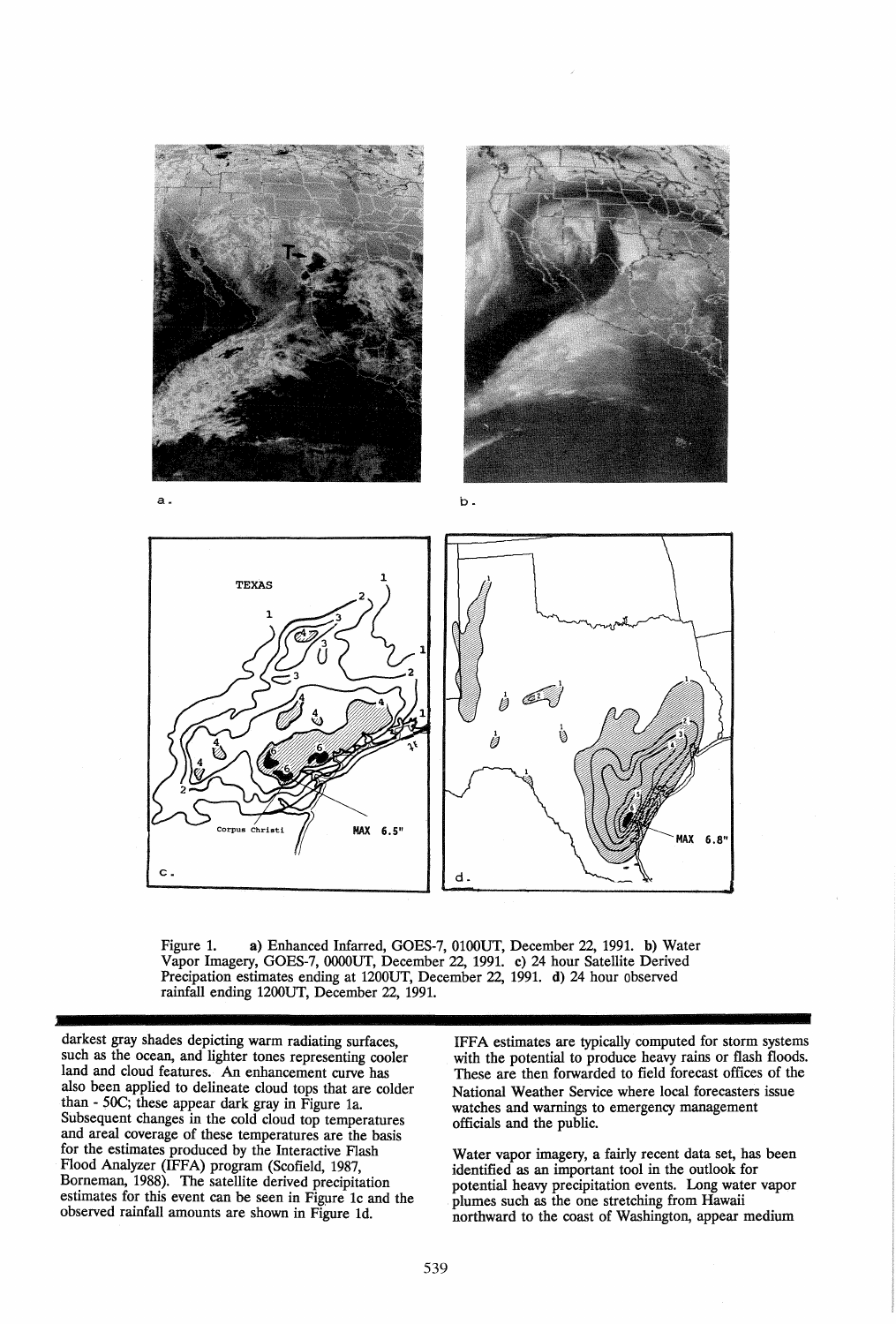gray to white in the imagery (Figure 2). The light gray shading indicates the presence of upper level moisture areas; white areas represent deep cloud cover. These plumes transport moist tropical air to high latitudes and frequently set the stage for heavy precipitation. Propagating storms or fronts, add the catalyst to initiate the heavy precipitation (Scofield 1990). These plumes from tropical and subtropical latitudes are found in all geographic areas. For the most part, the position of the plumes, once established is slow to change. This allows meteorologists to anticipate and forecast a longer period (12+ hours) of heavy precipitation and fine tune the local forecasts with ancillary satellite, radar, and local observations. Note that a similar plume was present during the period of heavy rains in Texas (figure **1b).** 

# 3.2 Automated Precipitation Estimation

Over the years, the IFFA program has been quite successful, averaging a modest 30% error in the estimation of rainfall amounts. However, even with interactive computers, the technique is manually intensive and limited to the monitoring of one or two areas at a time. Two new techniques are being examined for the future. The first is the Convective Stratiform Technique (CST), a fully automated estimation algorithm developed by Adler and Negri (1988). This would allow meteorologists to

automatically monitor all potential precipitation events and concentrate their attention on the areas with the largest potential for flooding.

The second approach lies in the use of an "expert system" to estimate rainfall. A preliminary attempt to apply neural network techniques to this problem is described by Zhang and Scofield, 1992, in an earlier paper at this Congress. An Artificial Neural Network Expert System for Satellite-Derived Estimation of Rainfall (ANSER) has been trained and tested on thunderstorm complexes that exhibit backward (south or westward) growth characteristics. Preliminary results show less than a 5% error in estimated precipitation amounts. Both of these techniques hold great promise for automated inputs to hydrological models.

# 4. HYDROLOGICAL APPLICATIONS

Advances in computer technology, Geographic Information System (GIS) applications and data bases, hydrologic models, and weather radar and satellite observations all offer the potential for improved forecasts of river and stream conditions. Data collection capabilities of nearly all of the environmental satellites allow scientists to gather data from ground-based sensors in even the remotest locations of a tributary's watershed or basins. Remote sensing of surface



Figure 2. GOES-7 Water Vapor Imagery taken at 0700UT, November 25, 1990.